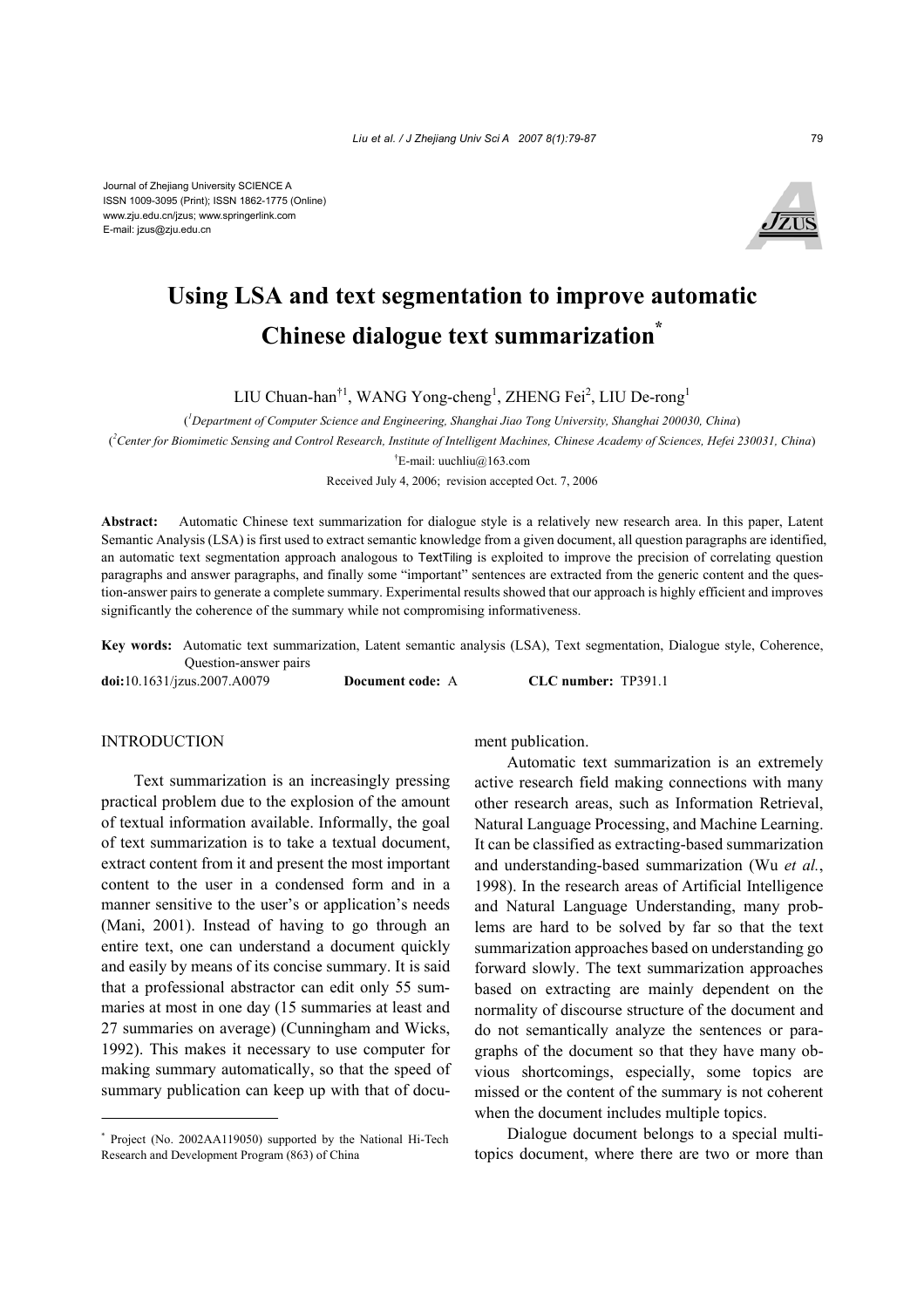two dialoguers. One of the participants asks some questions, others answer or refuse to answer these questions, or one of them affirms or reviews some opinions of other dialoguers, etc. If the conventional automatic text summarization approaches for the non-dialogue style are applied to the dialogue style's document, the dialogue between two participants may be not interrelated in the summary, so that the coherence, readability and logic validity of the summary are reduced significantly.

Along with the vast appearance of dialogues databases and dialogue documents in the Internet, such as portraits visit, news conference, text living of video programming in the Internet, one urgently needs a high-quality automatic summarization system for dialogue documents, which especially helps in indexing, classification, and retrieval of various dialogue documents, such as multi-meeting, exchange in business, negotiating with client.

In this paper, a new automatic summarization approach for Chinese dialogue documents is presented. It is based on extracting "important" sentences and text segmentation, where Latent Semantic Analysis (LSA) (Deerwester *et al.*, 1990) is used to extract semantic knowledge from a given document.

The rest of this paper is organized as follows. Section 2 simply describes the work related to this paper. Section 3 presents in detail some critical techniques for automatic summarization of dialogue documents. Section 3 has five subsections: Subsection 3.1 gives the system overview of automatic summarization for dialogue documents, Subsection 3.2 introduces the method of identifying the style of document, Subsection 3.3 introduces the use of LSA, Subsection 3.4 presents the method of identifying question paragraphs and investigates how to correlate each answer paragraph with its corresponding question paragraph, and Subsection 3.5 uses the correlation information of the question-answer pairs to generate the summary so that the problems using the conventional automatic text summarization method to summary a dialogue document can be avoided as much as possible, namely, the local coherence and readability of the summary are greatly improved. Section 4 gives the experimental results of automatic summarization for dialogue documents. Experimental results showed that, our approach has the high accuracy of identifying the style for dialogue documents

and the high precision of correlating between question paragraphs and answer paragraphs so that it significantly improves the coherence of the summary while not compromising informativeness of the summary for dialogue documents. Finally, Section 5 summarizes the work and describes the future research directions.

## RELATED WORK

Klaus Zechner is the first who studied automatic generation of concise summaries for dialogue documents (Zechner and Lavie, 2001; Zechner, 2001; 2002). The texts he processed are some human transcripts of spoken dialogues so that there was the issue of speech recognition errors and sentence boundaries were typically not available in the first place. He discussed and tried to address some challenges works on spoken dialogue summarization, such as coping with speech disfluencies, identifying the units for extraction, maintaining cross-speaker coherence, and coping with speech recognition errors. Now that the questions in the processed spoken dialogues are the individual questions, he trained a decision tree classifier (C4.5) using a corpus annotated manually and exploited this classifier to detect which sentences are questions. He had found from statistics that for more than 75% of the yes-no-questions and Wh-question, the answer was to be found in the first sentence of the speaker following the speaker uttering the question and in the remainder of cases the majority of answers were in the second (instead of the first) sentence of the other speaker. Hence, he devised a heuristic search to detect answers using some features, such as matching words between questions and answers.

Recently, some related studies were presented (Chen *et al.*, 2005; Hsueh *et al.*, 2006; Wu *et al.*, 2005; Zhang and Soergel, 2006). In (Chen *et al.*, 2005), the sentence similarity model was exploited to calculate the similarities between questions and answers. Wu *et al.*(2005) proposed an approach to domain-specific FAQ retrieval using independent aspects, where the idea of topic classification using paragraph-based LSA of question-answer pairs is presented. In (Hsueh *et al.*, 2006), the problem of automatically predicting segment boundaries in spoken multiparty dialogue was investigated. Zhang and Soergel (2006) dis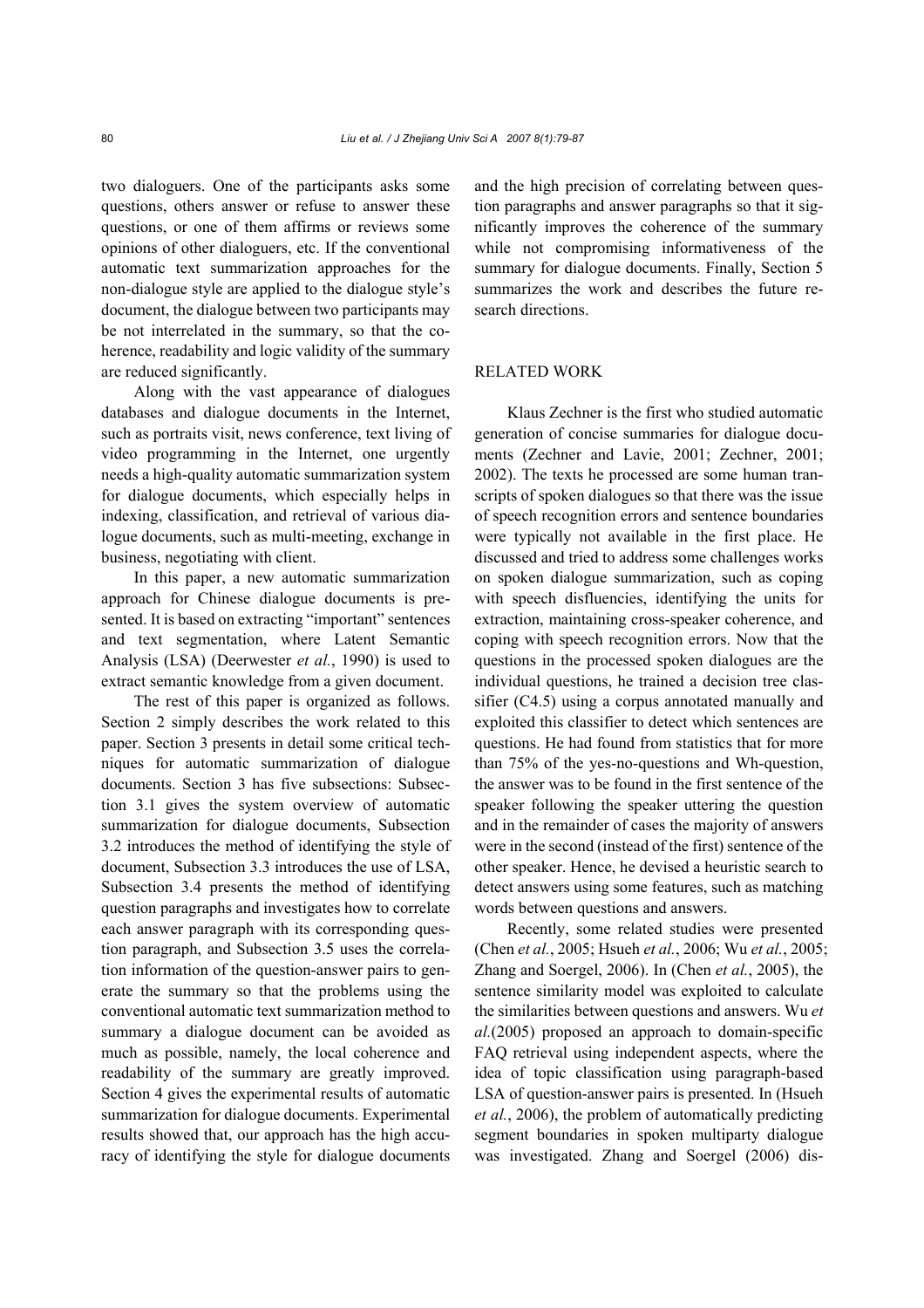cussed some knowledge-based approaches to the segmentation of oral history interviews. They applied the knowledge on discourse structure and questions as an indicator of topicality to the segmentation of speech transcripts, and suggested a segmentation approach combing multiple sources of evidence.

LSA is an approach to automatic indexing and information retrieval that attempts to overcome these problems by mapping documents as well as terms to a representation in the so-called latent semantic space. It usually uses high dimensional vector space representation of documents based on term frequencies as a starting point and applies a dimension reducing linear projection. The specific form of this mapping is determined by a given document collection and is based on Singular Value Decomposition (SVD) (Golub and van Loan, 1996) of the corresponding term-document matrix. The general claim is that similarities between documents or between documents and queries can be more reliably estimated in the reduced latent space representation than in the original representation. The foundational principle is that documents sharing frequently co-occurring terms will have a similar representation in the latent space, even if they have no terms in common. LSA thus performs some sort of noise reduction and has the potential benefit to detect synonyms as well as words that refer to the same topic. In many applications this has proven to result in more robust word processing. Choi *et al.*(2001) used LSA to estimate inter-sentence similarity matrix, where the "meaning" of a sentence was represented by the sum of the LSA feature vectors. In their experiments, semantic knowledge was acquired from a corpus containing the texts to be segmented in the test phase. Bestgen (2006) reanalyzed Choi *et al*.(2001)'s algorithm and reported two experiments. His experiments showed that the presence of the test materials in the LSA corpus has an important effect and that the generic semantic knowledge derived from large corpora clearly improves the segmentation accuracy.

In the last ten years, many methods for text segmentation have been proposed (Beeferman *et al.*, 1999; Bestgen, 2006; Hearst, 1997; Hsueh *et al.*, 2006; Kaufmann, 1999; Kehagias *et al.*, 2003; Kozima, 1993; Li and Yamanishi, 2003; Ponte and Croft, 1997; Reynar, 1999; Salton *et al.*, 1996; Zhang and Soergel, 2006). In (Hearst, 1997), TextTiling created for each segmentation candidate two pseudo-blocks, one preceding it and the other following it, and calculated the cosine value of the two pseudo-blocks' word frequency vectors as the similarity. It then conducted the segmentation at valley points whose similarity values are lower to a pre-determined value than each of the values of its left "peak" and right "peak". In (Li and Yamanishi, 2003), a Stochastic Topic Model (STM) was employed to represent a word distribution within a text. Two pseudo-blocks near a candidate point of segmentation were obtained in a way similar to that of the method mentioned in (Hearst, 1997). The significant differences were calculated as the similarity between STMs of two pseudo-blocks. In (Wang *et al*., 2005), a simple method of text segmentation was described as follows. Suppose the given document has *n* paragraphs. *r* denotes the relevance degree of the two adjacent paragraphs. *r*′ denotes the mean of all *r*'s. If there exists  $r^*$  which satisfies the following conditions: (1)  $r^*$  is lower to a pre-determined value *ξ* than its left and right, (2)  $r^* \leq r'$ , then  $r^*$  is the segmentation. Additionally, Kaufmann (1999) considered collocational word similarity as a source of text cohesion that is hard to measure and quantify and evaluated this method in the text segmentation task. His experimental results showed that adding collocational information from the training corpus improves the prediction of section breaks. Kehagias *et al.*(2003) proposed a segmentation algorithm based mainly on dynamic programming that equals or even outperforms the results of (Choi *et al*., 2001). This algorithm does not depend on additional semantic knowledge. According to (Bestgen, 2006), this algorithm could still be improved by taking into account such knowledge.

# SUMMARIZATION SYSTEM

#### **Overview of system**

Automatic summarization system for dialogue documents, as shown in Fig.1, consists of (1) document preprocessing, (2) style identification, (3) identification of the correlation between question paragraphs and answer paragraphs, and (4) summary generation.

In the document preprocessing stage, the system transforms those documents with different file formats, such as TXT, HTML, DOC, into the salient feature documents with unified normal format.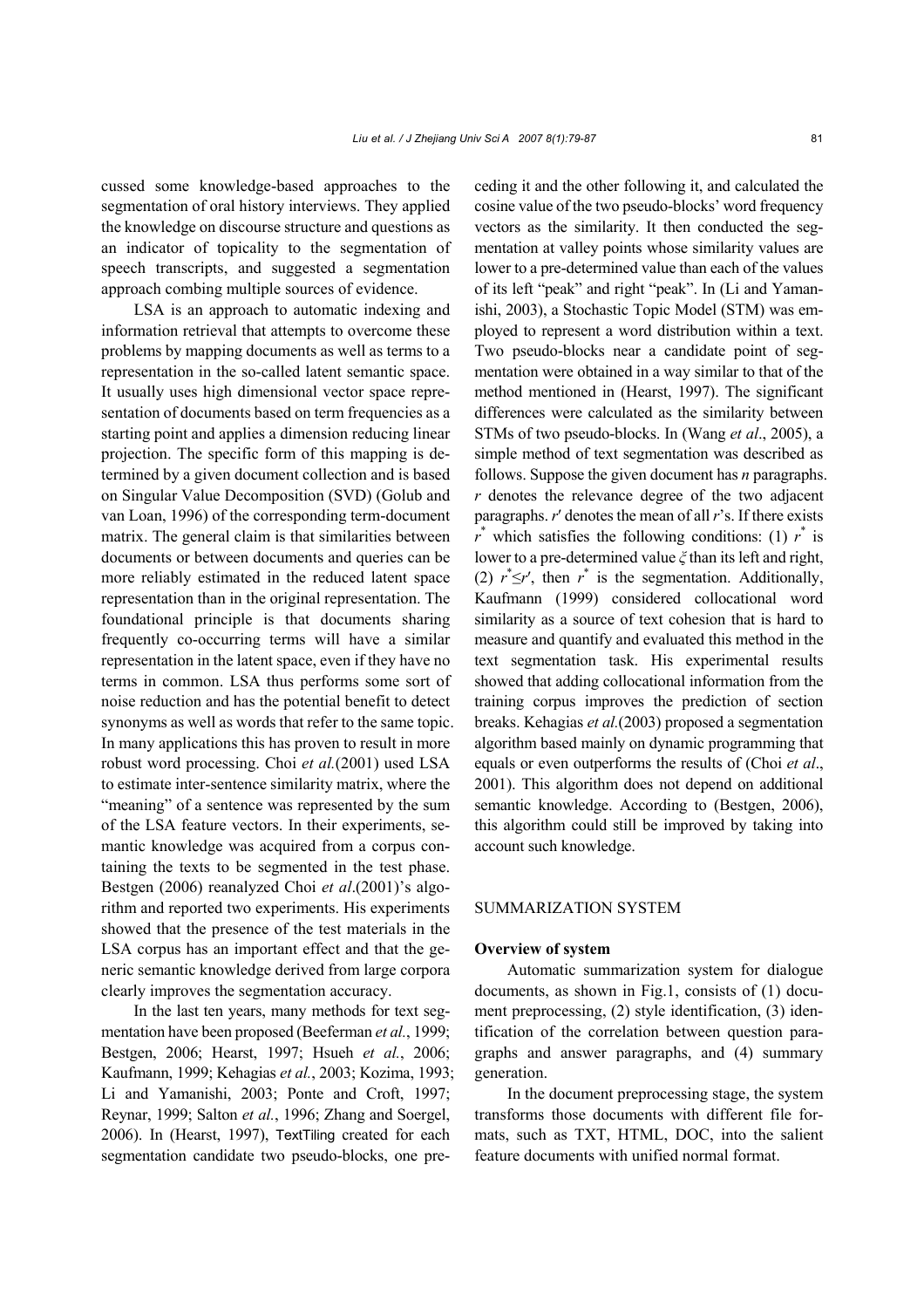

**Fig.1 Architecture of automatic summarization system for dialogue documents**

In the style identification stage, the system judges whether or not a given document belongs to dialogue documents. Generally speaking, the documents' styles are diversified and human summarizers apply the different text summarization methods to those documents with different styles. Hence it helps to improve the quality of the summary using the corresponding automatic summarization method for a given document with a certain style.

In the stage of identification and correlation of question-answer pairs, the ultimate goal is to identify the correlation between each answer sentence and its corresponding question sentence. Namely, after correctly identifying the style of a document, the system firstly identifies whether or not each sentence is a question sentence in the given document, secondly correlates all of the answer sentences with their corresponding question sentences.

In the summary generation stage, the heuristic rule will be used to calculate the scores of all sentences and all question-answer pairs in the given document, and then the "important" sentences are selected from the general content and questionanswer pairs and composed logically to generate the summary.

## **Identification of document style**

In the processing of automatic summarization of dialogue documents, it is firstly identified whether or not the style of a given document is dialogue. The identifying result will determine that the next processing exploits the method based on the conventional extracting for non-dialogue style or exploits the particular method based on extracting proposed in this paper.

After some samples with dialogue style were analyzed manually, it was found that dialogue documents have some specific features that can be used to judge whether or not the style of a document is dialogue. After 200 samples with dialogue style had been randomly selected from the corpus of dialogues, which are collected from on-line news sites, such as people.com.cn, xinhuanet.com, sina.com, and analyzed manually, it was found that the tagged features of all participants occur in the first sentence of paragraphs and end with colon or other symbols in dialogue documents. The statistical data of dialogue features in Chinese dialogue documents is shown in Table 1 indicating that 99.5% of dialogue documents have the salient tagged features for participants. Counting the number of sentences that occur in the first sentence of each paragraph and end with feature symbols, such as ": ", ".", "]", "]", and whose length was restricted by a given length, it could be judged whether or not the given document was dialogue type.

**Table 1 Statistical data of dialogue features in Chinese dialogue documents** 

| End symbol     | Examples         | Account |
|----------------|------------------|---------|
| : 0r:          | 问: 最难过的是什么时候?    | 195     |
|                | 【问:】你怎么看待新闻自由? 你 |         |
|                | 自由吗?             |         |
| $\ln$ or $\ln$ | [网友六神无主] 徐老师,您觉得 |         |
|                | 新东方的成功是否意味着传统正   |         |
|                | 规大学的教育的失败呢?      |         |
|                | 今天上午布什总统谈及台湾问题   |         |
| Other          | 时是否使用了"一个中国政策"   |         |
|                | 这个字眼?            |         |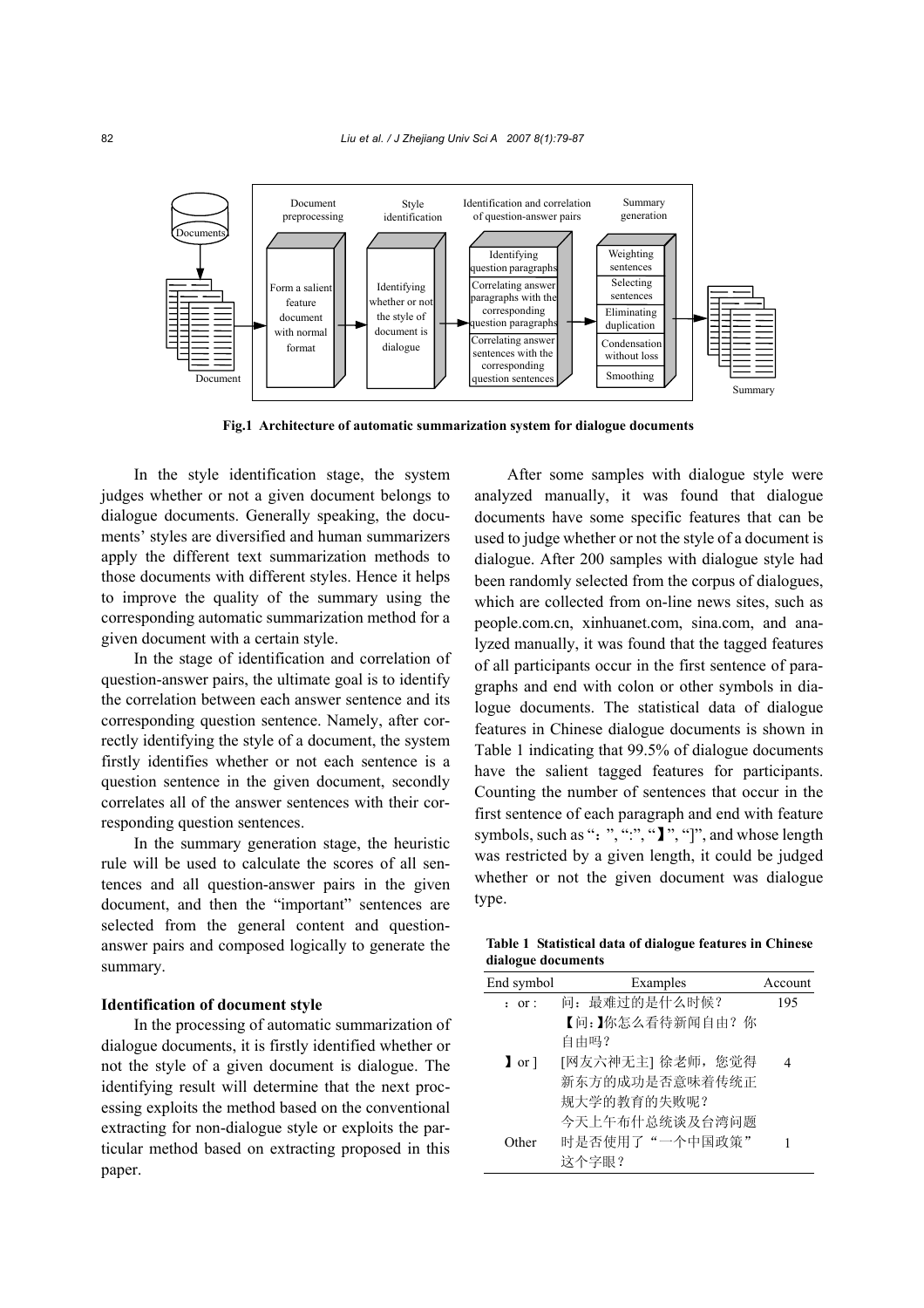#### **Latent semantic analysis**

For each document, LSA (Deerwester *et al.*, 1990) is trained on the set of sentences  $S = \{s_1, \ldots, s_m\}$ with the set of terms  $\{t_1, \ldots, t_n\}$  in the document. An  $n \times m$  matrix  $A = (a_{ij})$  is calculated, where  $a_{ij}$  denotes the number of times  $t_i$  occurs in  $s_i$ , without loss of generality  $m \geq n$ , and rank $(A)=r$ .

Singular value decomposition (Golub and van Loan, 1996) is then applied to generate

$$
A = U \Sigma V^{\mathrm{T}}, \tag{1}
$$

where  $UU^T = I_{n \times n}$ ,  $VV^T = I_{m \times m}$ , and  $\Sigma = \text{diag}(\sigma_1, \ldots, \sigma_n)$ ,  $\sigma_1 \geq \sigma_2 \geq \ldots \geq \sigma_r > \sigma_{r+1} = \ldots = \sigma_n = 0$ . The first *r* columns of the orthogonal matrices *U* and *V* define the orthonormal eigenvectors associated with the *r* nonzero eigenvalues of  $AA<sup>T</sup>$  and  $A<sup>T</sup>A$ , respectively. The columns of  $U$  and  $V$  are referred to as the left and right singular vectors, respectively, and the singular values of *A* are defined as the diagonal elements of *Σ* which are the nonnegative square roots of the *n* eigenvalues of  $AA<sup>T</sup>$ .

If the largest *K* singular values in *Σ* are kept and the remaining smaller ones are set to zero, the product of the resulting matrices is a matrix  $\tilde{A}$  which is only approximately equal to *A*, and is of rank *K*. Since zeros were introduced into  $\Sigma$ , the representation can be simplified by deleting the zero rows and columns of  $\Sigma$  to obtain a new diagonal matrix  $\tilde{\Sigma}$ , and then deleting the corresponding columns of  $U$  and  $V$  to obtain  $\tilde{U}$  and  $\tilde{V}$  respectively. So

$$
A \approx \tilde{A} = \tilde{U}\tilde{\Sigma}\tilde{V}^{\mathrm{T}}.
$$
 (2)

*K* can be selected so that it satisfies

$$
\sum_{i=1}^{K} \sigma_i / \sum_{i=1}^{r} \sigma_i \ge \eta,
$$
\n(3)

where  $\eta \in [0, 1]$  is a pre-determined value.

In latent semantic subspace a latent semantic vector of sentence  $s_i$  is represented as

$$
w_j = A_j^{\mathrm{T}} \tilde{U}, \tag{4}
$$

where  $A_i$ , the *j*th column of  $A$ , denotes the term frequency vector of sentence *sj*. In the stage of identifying question-answer pairs, the latent semantic vectors of sentences replacing the frequency vectors of sentences will be used to calculate the similarity of two pseudo-blocks.

## **Identification of question-answer pairs**

In the question-answer pairs' identification stage, all of the dialogue content in the given document will be segmented into many different information units so that each unit embodies only one dialogue content between one questioner and its corresponding answerer. The identifying correctness and the question-answer pairs' correlation will directly influence the quality of the summary, that is to say, the coherence, readability and logical validity of the summary.

Firstly, the question paragraphs spoken by questioner are identified from all paragraphs in the given document. Secondly, the corresponding answer paragraphs are identified for each question paragraph. Finally, each answer sentence in answer paragraphs is correlated with its corresponding question sentence in the question paragraph. The purpose of identification and correlation of question paragraph and answer paragraph is to improve the correlation precision between the question sentences and their answer sentences, and reduce the computational complexity of the correlation between one sentence and the other sentences.

Each question paragraph possibly includes several question sentences, and there are several corresponding answer sentences in their corresponding answer paragraphs, how to correlate each answer sentence in the answer paragraphs with its corresponding question sentence must be considered. Manual analysis of 200 dialogue samples mentioned in the above subsection showed that not one of the question sentences have one or more than one corresponding answer sentences. In some dialogue samples, certain question paragraphs embody more than one question sentence, but some question sentences among them did not have the corresponding answer sentences in the corresponding answer paragraph or several question sentences among them have some common answer sentences. Moreover, two question sentences in certain question paragraphs have the same or close meaning, with the latter being the complement or detailed explanation of the former. Although the correlation between questions and answers was tried in (Chen *et al.*, 2005), it is difficult to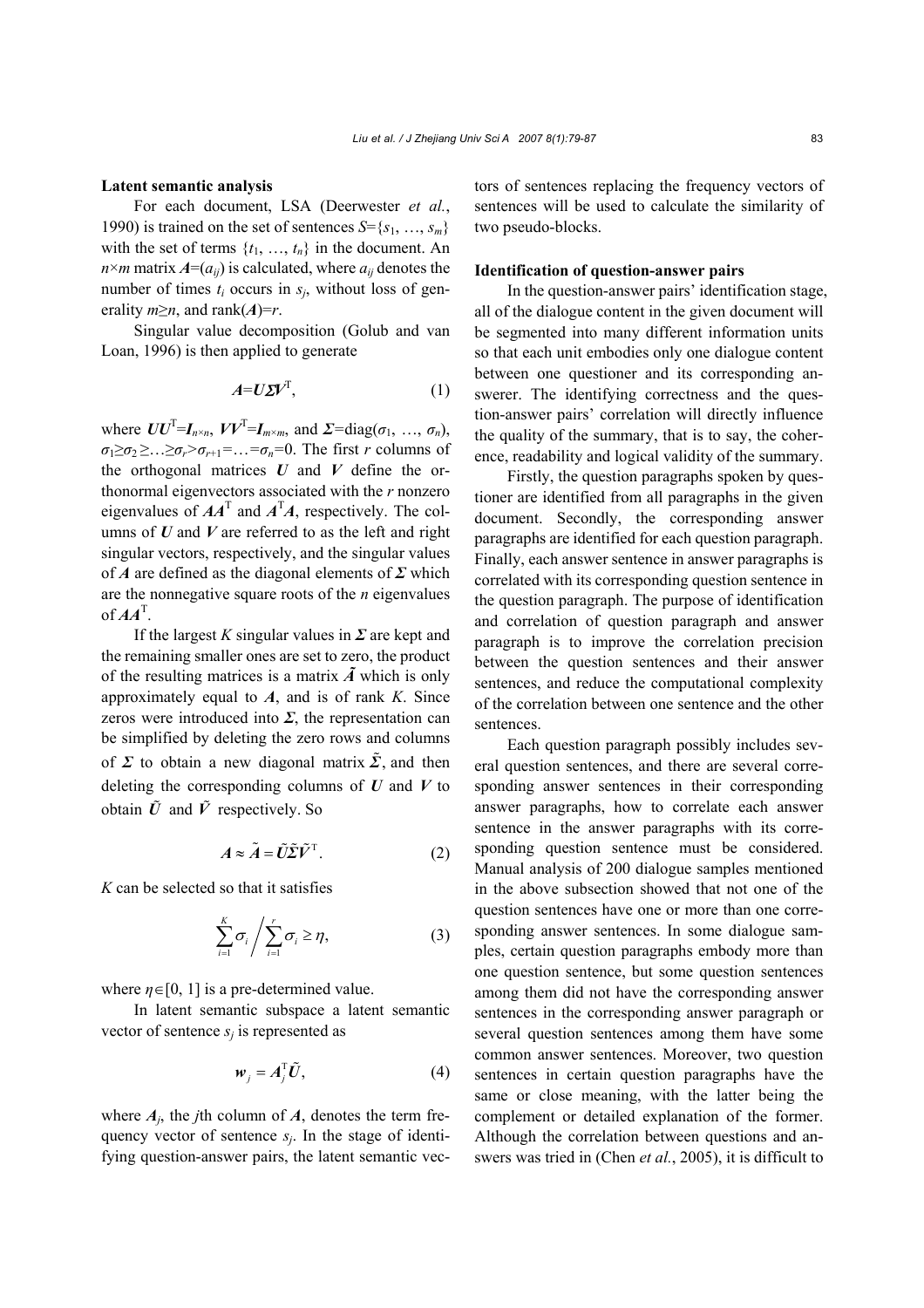correlate each answer sentence with its corresponding question sentence in some cases. Consequently, the correlation between question paragraphs and their corresponding answer paragraphs using text segmentation technique will be emphasized in this study.

1. Identification of question paragraphs

The participant information can be denoted as a triplet  $\{T, O, S\}$ , where *T* denotes the tagged feature symbol of participant, *O* denotes the occurrence number of the identity string of participant in the given document, *S* denotes the status of participant, whose values indicate that the participant is a questioner or an answerer.

After 200 dialogue samples mentioned in subsection 3.2 had been analyzed, more than 100 feature words and symbols had been collected, such as "?", "谁 (who)", "为什么 (why)", "何时 (when)", "多少 (how many/much)", each of which indicates that the sentences including it are likely question sentences, so a dictionary was constructed to store these question feature words and symbols.

In the stage of identifying question paragraph the main task is to identify all question paragraphs in the given document. The operating steps are as follows:

(1) Counting the information of all participants. Now that the information of all participants occurs in the first sentence of some paragraphs, the identity string of all participants can be recorded orderly to *T* and their occurrence number in the document can be counted to *O*.

(2) Judging the status of each participant. After the information of all participants is counted, the statistical method will be used to judge that the status of each participant is a questioner or an answerer. Using the question features dictionary, it can be judged whether or not the current analyzed paragraph is a question paragraph according to the occurrence number of these question feature words in the current paragraph and the length of the given document. Finally the number of question paragraphs spoken by each participant is counted. If this number is more than half of all the occurrence number of this participant, it can be judged that this participant is a questioner, or an answerer.

(3) Identifying all question paragraphs. According to the above status information of all participants, all the paragraphs whose status is questioner are marked as question paragraphs.

2. Correlating question paragraphs and answer paragraphs

According to the statistical analysis of (Zechner and Lavie, 2001; Zechner, 2001; 2002), in dialogue document each question paragraph has one or more than one corresponding answer paragraphs, and the answer paragraphs usually locate one by one after the corresponding question paragraph, rarely are two sequential question paragraphs followed by common answer paragraphs, namely, a question paragraph is seldom not followed by any answer paragraphs. After 200 dialogue samples were analyzed, it can be known that this judgment presented above is still true for Chinese dialogue documents. For this characteristic, all paragraphs between two question paragraphs are regarded as the answer paragraphs of the previous question paragraph, all paragraphs following the last question paragraph as its answer paragraphs. Using this simple rule, the corresponding answer paragraphs of each question paragraph were identified in (Chen *et al*., 2005).

In fact, if there is only one paragraph between two question paragraphs, it must be the answer paragraph of the previous question paragraph; if there are more than one paragraph between two question paragraphs, some of their paragraphs are possibly not the answer paragraphs of the previous question paragraph but some generic content written by the author for the purpose of playing a connecting link between the preceding and the following paragraphs. Apparently, the boundary between answer paragraphs and generic content is clear. Some paragraphs preceding it are the answer paragraphs of the previous question paragraph while some following it are the generic content. So text segmentation will be used to separate the candidate answer paragraphs of a question paragraph into two parts: answer paragraphs and generic paragraphs, which are not related with its previous question paragraph.

Here, suppose that a question paragraph *QP* is followed by *l* candidate answer paragraphs *AP*1, *AP*<sub>2</sub>, …, *AP*<sub>1</sub> ( $l \ge 1$ ). *QP*, *AP*<sub>1</sub>, *AP*<sub>2</sub>, …, *AP*<sub>1</sub> are merged into a pseudo-text *PT*. If *l*=1, such pseudo-text need not be segmented. If *l*≥2, an analogous method of TextTitling (Hearst, 1997) is exploited to segment the pseudo-text *PT* into two topic groups: answer paragraphs and generic paragraphs.

All sentence-ending periods are first set as the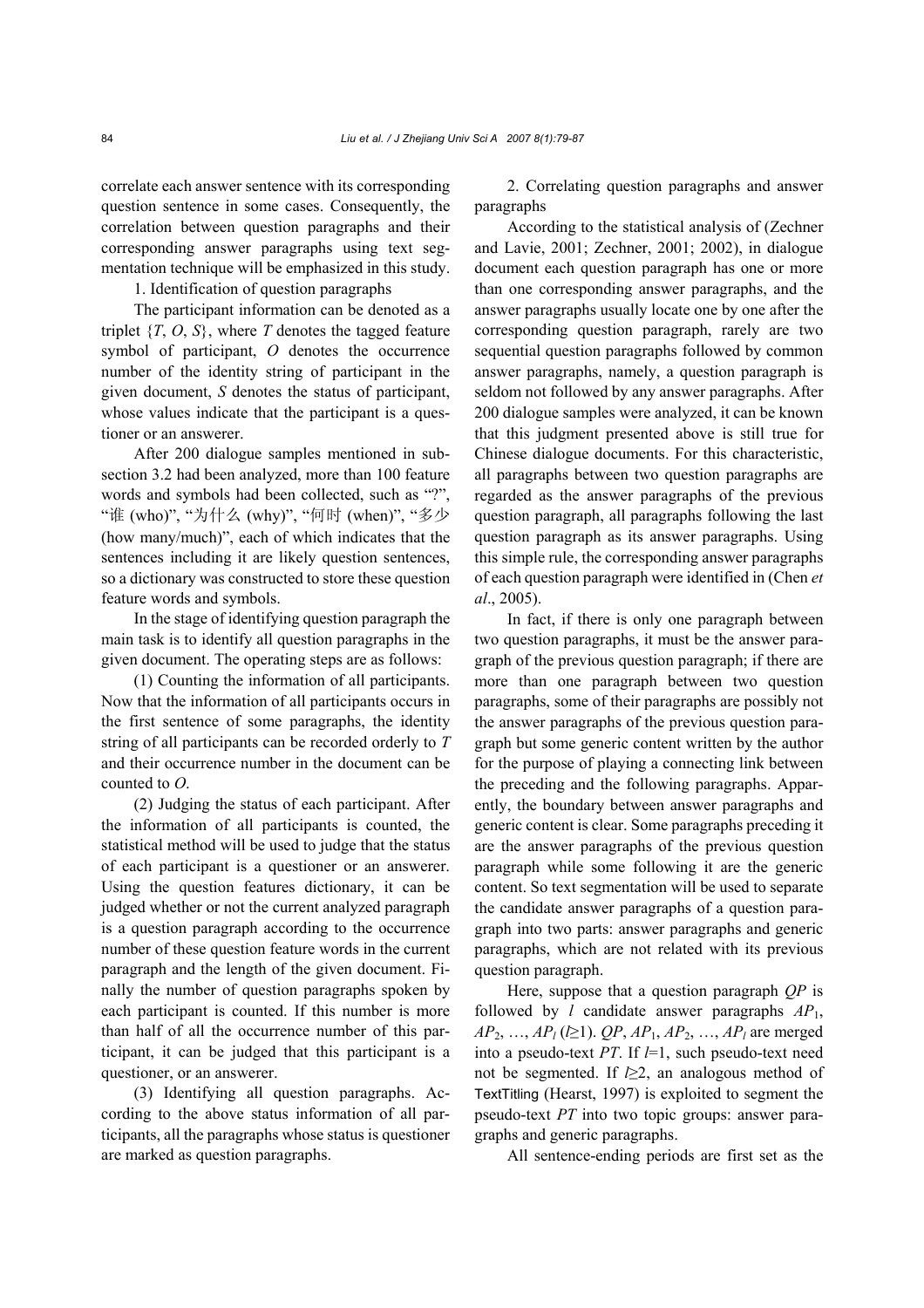candidate points of segmentation within *PT*. For each candidate *i*, two pseudo-blocks  $B_1$  and  $B_2$  are created, one consisting of the *k* sentences preceding it, and the other of the *k* sentences following it (when fewer than *k* exist in any direction, those which do exist are simply used). Next, the similarity between the preceding pseudo-block and the following pseudo-block is calculated by a cosine measure

$$
sim(i) = sim(B_1, B_2) = \frac{w_{B_1} w_{B_2}^{\mathrm{T}}}{\|w_{B_1}\| \cdot \|w_{B_2}\|} = \sum_{i=1}^{K} w_{iB_1} w_{iB_2} \Bigg/ \Bigg( \sqrt{\sum_{i=1}^{K} w_{iB_1}^2} \sqrt{\sum_{i=1}^{K} w_{iB_2}^2} \Bigg), \tag{5}
$$

where  $K$  is the dimension of latent semantic subspace, and

$$
\mathbf{w}_{B_1} = \sum_{j=1}^k \mathbf{w}_{i-j+1}, \quad \mathbf{w}_{B_2} = \sum_{j=1}^k \mathbf{w}_{i+j}, \tag{6}
$$

 $w_i$  denotes a latent semantic vector of sentence  $s_i$  in latent semantic subspace (see Eq.(4)), and  $w_{iB_1}$ ,  $w_{iB_2}$ are the *i*th element of  $w_{B_1}$  and  $w_{B_2}$ , respectively.

The set of candidate points is denoted as *CP*, which should only include points whose left and right are candidate answer paragraphs. A point  $cp^*$  whose similarity score is the minimum score is searched in *CP*. If its similarity score is lower to a pre-determined value  $\theta$  than each of the scores of its left peak and right peak, it is a reasonable segmentation, otherwise, the segmentation does not exist, namely, all of the candidate answer paragraphs are the answer paragraphs. The segmentation algorithm of a pseudo-text is shown in Fig.2.

Fig.3 shows a graph of calculated similarity scores for each of the candidates in certain text where *k*=3, *θ*=0.05. Points 5, 8, 12, and 17 in Fig.3 form the set of candidate points *CP*. Point  $cp^* = 17$  is the candidate point of segmentation whose similarity score is the minimum score in *CP*. The similarity score of its left peak is 0.39 and that of its right peak is 0.29. Because 0.39−0.12 and 0.29−0.12 are greater than *θ*, the segmentation is performed at candidate point 17.

## **Summary generation**

In this subsection, it is supposed that the length of the given document is *L*, the compression ratio of

*n*: the number of sentences in pseudo-text *l*: the number of candidate answer paragraphs in pseudo-text *k*: the number of sentences in pseudo-block *θ*: a pre-determined value  $S(i)$ : the status of the *i*th sentence, 1 indicates it is the last sentence of a paragraph, otherwise not if  $(l=1)$  return 0; // there is no segmentation point // calculate the similarity scores between two pseudo-blocks // near the *i*th sentence for  $(i=1; i \leq n; i++)$  *sim* $(i);$  // using Eq.(5) // for the convenience of calculating *sim*(0)=*sim*(1); *sim*(*n*)=*sim*(*n*−1); // finding the sentence whose state is 1 and similarity score // is minimum *cp*=1; for  $(i=2; i \leq n; i++)$  if (*S*(*i*)==1 && *sim*(*i*)<*sim*(*cp*)) *cp*=*i*; // judging whether or not this point is segmentation point if (*sim*(*cp*−1)>=*sim*(*cp*) && *sim*(*cp*+1)>=*sim*(*cp*)) { *j*=*cp*−1; while (*j*>0 && *sim*(*j*−1)>=*sim*(*j*)) *j*−−; *P*1=*sim*(*j*); *j*=*cp*+1; while  $(j \le n \& \& \text{sim}(j+1) \ge \text{sim}(j))$   $j++;$  *P*2=*sim*(*j*); if (*P*1−*sim*(*cp*)>*θ* && *P*2−*sim*(*cp*)>*θ*) return *cp*; else return 0; } else return 0;

**Fig.2 Segmentation algorithm of a pseudo-text**



**Fig.3 Similarity scores for segmentation candidates when the number of sentences in pseudo-block is 3 and the pre-determined value is 0.05** 

text summarization is *γ*, the generic content and all of the question-answer pairs form a set of information units denoted as  $\{U_1, U_2, ..., U_N\}$ .

Firstly, the score *score*(*s*) of each sentence *s* is calculated in the given document according to cue phrases, title and sentence position, and the score *score*(*Uk*) of *Uk* by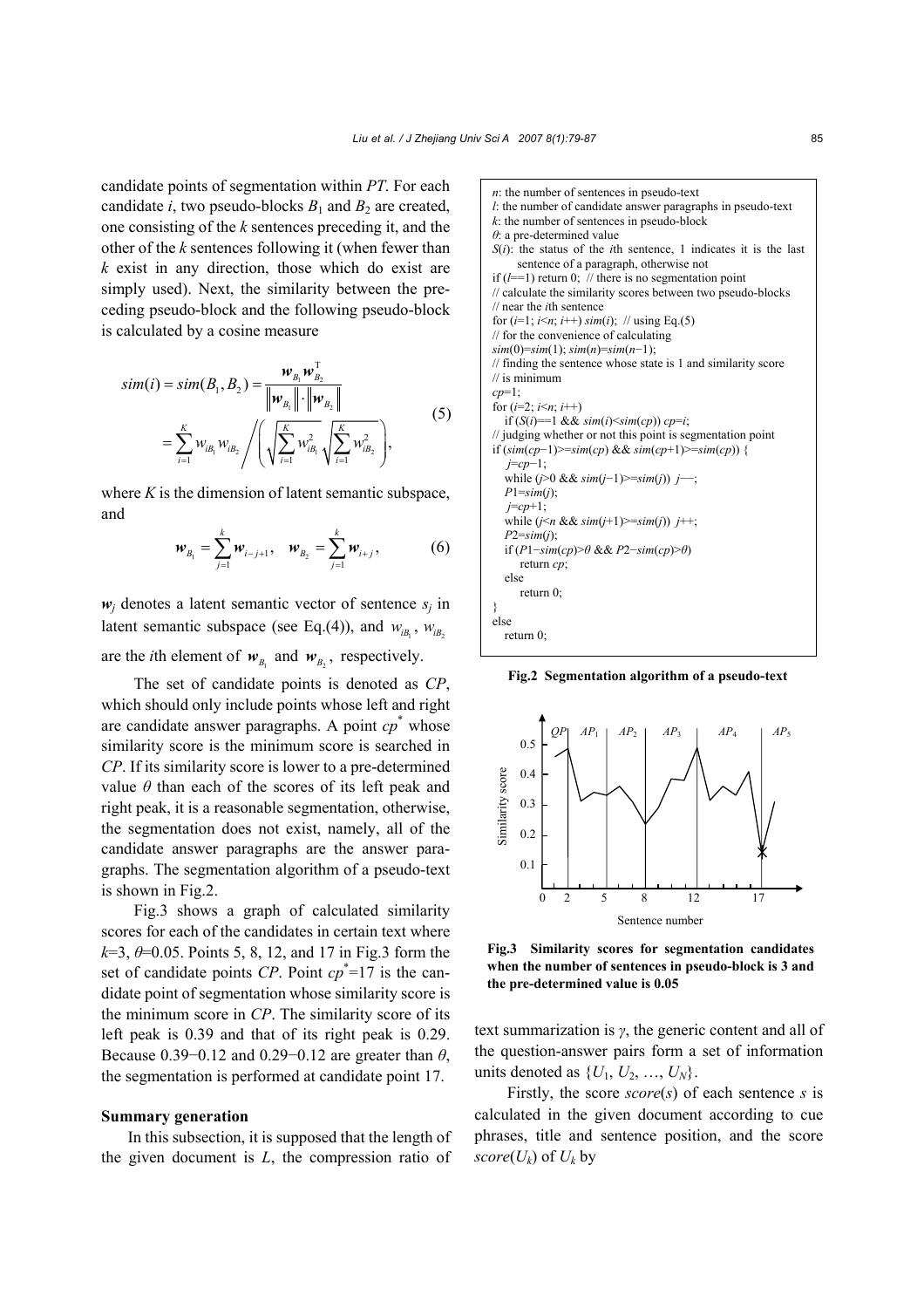$$
score(U_k) = \sum_{i=1}^{N_k} score(s_i), \qquad (7)
$$

where  $N_k$  denotes the number of sentences in  $U_k$ ,  $s_i$  is a sentence with *Uk*.

Secondly, the information units  $\{U_1, U_2, ..., U_N\}$ are ranked to  $\{U'_1, U'_2, ..., U'_N\}$  in descending order of their scores, and the candidate sentences of the summary are selected from  $U_1'$  to  $U_N'$  in turn. In each information unit  $U'_{k}$ , the sentences are selected according to their scores in descending order and the total length  $Length(U_k')$  of candidate sentences must satisfy

$$
|Length(U'_{k}) - L_{k}| \leq \delta, \quad k = 1, 2, ..., N, \quad (8)
$$

where

$$
L_k = score(U'_k)L\gamma \bigg/ \sum_{i=1}^N score(U'_i).
$$

and  $\delta$  denotes the allowed error scope of length. When the processing information unit is a question-answer pair, if its answer sentence is selected into the summary, then its question paragraph must be selected into the summary unless Eq.(8) is not satisfied, that is to say, if its question paragraph cannot be selected into the summary due to Eq.(8) not being satisfied, then its corresponding answer sentence cannot be selected.

Finally, the following operation will be done: deleting duplicate sentences, refining sentences, compressing sentences with no information loss, smoothing the sentences in the summary, and sorting the sentences to form the summary in the order in which they appeared in the original document.

# EXPERIMENTAL RESULTS

1175 dialogue samples and 1341 no-dialogue samples, all of which are web files, were collected specially as the corpus from some online news sites. The precision of identifying style and identifying question-answer pairs will be tested as follows.

(1) Style identification

In our experiment, the error ratio of style judgment for 1341 samples with no-dialogue style is zero and that for 1175 samples with dialogue style is 0.43%, that is to say, 5 dialogue samples are erroneously identified as no-dialogue documents. After these misidentified dialogue samples are analyzed, two main reasons of the wrong identification are found: one the size of document is extremely short, the other the format of the document is not normal, as can be seen in Table 1. The experimental result showed that this method of style identification is feasible.

(2) Question-answer pairs identification

500 samples were selected randomly from the dialogue documents identified correctly by our system, with various genre, such as news conference, portraits visit, Internet living. These 500 dialogue samples have 7425 question-answer pairs, with 6223 (83.8%) of them only followed by one paragraph (OA), 1091 (14.7%) followed by several answer paragraphs (MA), and 111 (1.5%) followed by answer paragraphs and generic content (AG). Our system is used to identify the question-answer pairs for the 500 dialogue samples mentioned above and the result is shown in Table 2, where NS (No Segmentation) denotes the segmentation technique is not used [this method was used in (Chen *et al*., 2005)], RS (Random Segmentation) denotes the segmenting operation was carried out with the probability of 20% and the segmentation point was set randomly if the number of the candidate answer paragraphs is greater than one, OM-LSA (Our Method without LSA) denotes the segmenting operation is analogous to our system but does not exploit LSA, and OM (Our Method) denotes the segmentation of our system.

**Table 2 Precision of identifying question-answer pairs**

|           | OΑ   | MA    | AG    | MA+AG | Total |
|-----------|------|-------|-------|-------|-------|
| Num.      | 6223 | 1091  | 111   | 1202  | 7425  |
| <b>NS</b> | 1.00 | 1.000 | 0.000 | 0.908 | 0.985 |
| <b>RS</b> | 1.00 | 0.791 | 0.081 | 0.725 | 0.956 |
| OM-LSA    | 1.00 | 0.833 | 0.541 | 0.806 | 0.969 |
| <b>OM</b> | 1.00 | 0.904 | 0.721 | 0.887 | 0.982 |

Note: the parameters  $k=3$ ,  $\theta=0.05$ . OA: one answer paragraph; MA: several answer paragraphs; AG: answer paragraphs and generic content; NS: no segmentation; RS: random segmentation; OM: our method; OM-LSA: our method without LSA

The experimental results showed that the identifying precision of our system satisfies the requirement of ensuring the summary coherence.